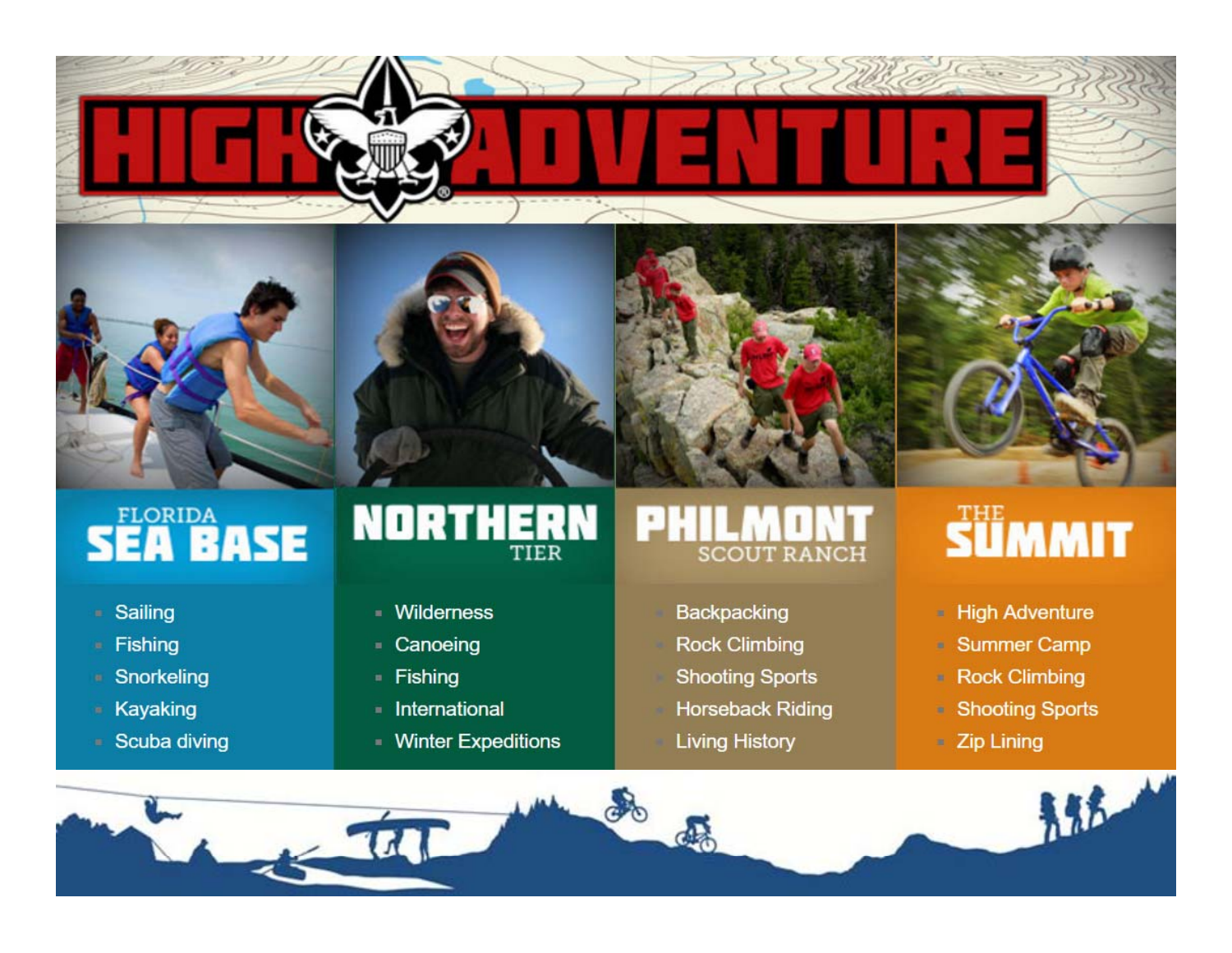

#### **Increase High Adventure participation year over year**

•**1,054 HA campers in 2017 vs. 1,292 in 2016**

**HOAC H.A. Goals** 

#### **Fill Council Contingent Crews**

2018

- Philmont– 3 out of 4 filled (one still open)
- Sea Base 1 crew filled (closed)
- $\bullet$ • Northern Tier Outreach (two crews available)

2019

- Philmont– 4 crews (open)
- Sea Base 1 crew (open)
- World Jamboree @ the Summit

#### **High Adventure Education**

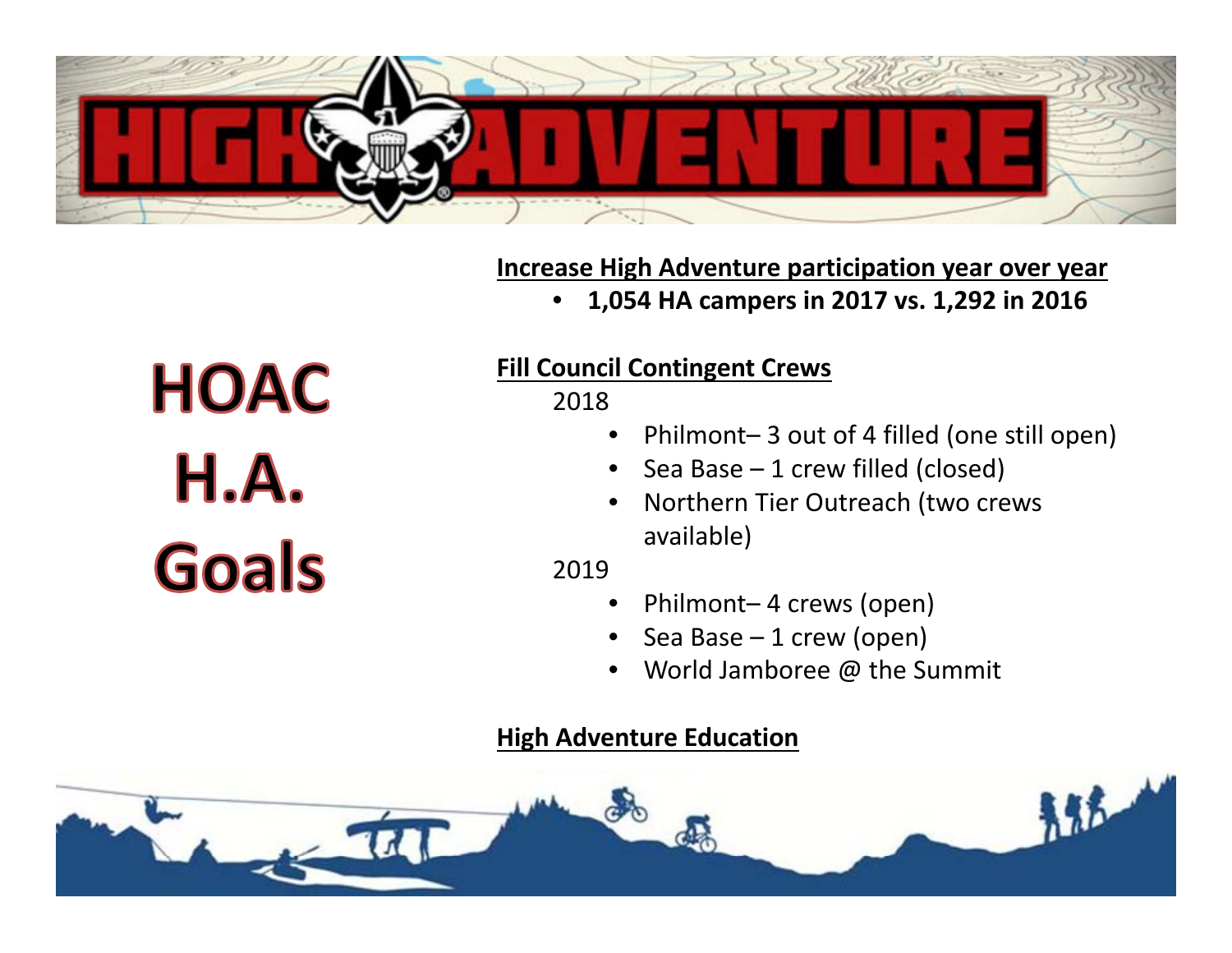

**What** you<br>May **Not** know

#### **HA Presentation now available!**

#### **HA Ideas/Suggestions**

**Encourage the boys to present their experiences Establish <sup>a</sup> troop High Adventure Roadmap Share Photos via troop's social media Troop fund raisers to support HA**

**High Adventure Open House – April 24th, 2018 6:00pm‐7:30 at Scout Service Center**

**Wilderness First Aid Training To be offered at Bartle starting in 2018**

**Tour Plans no longer required**

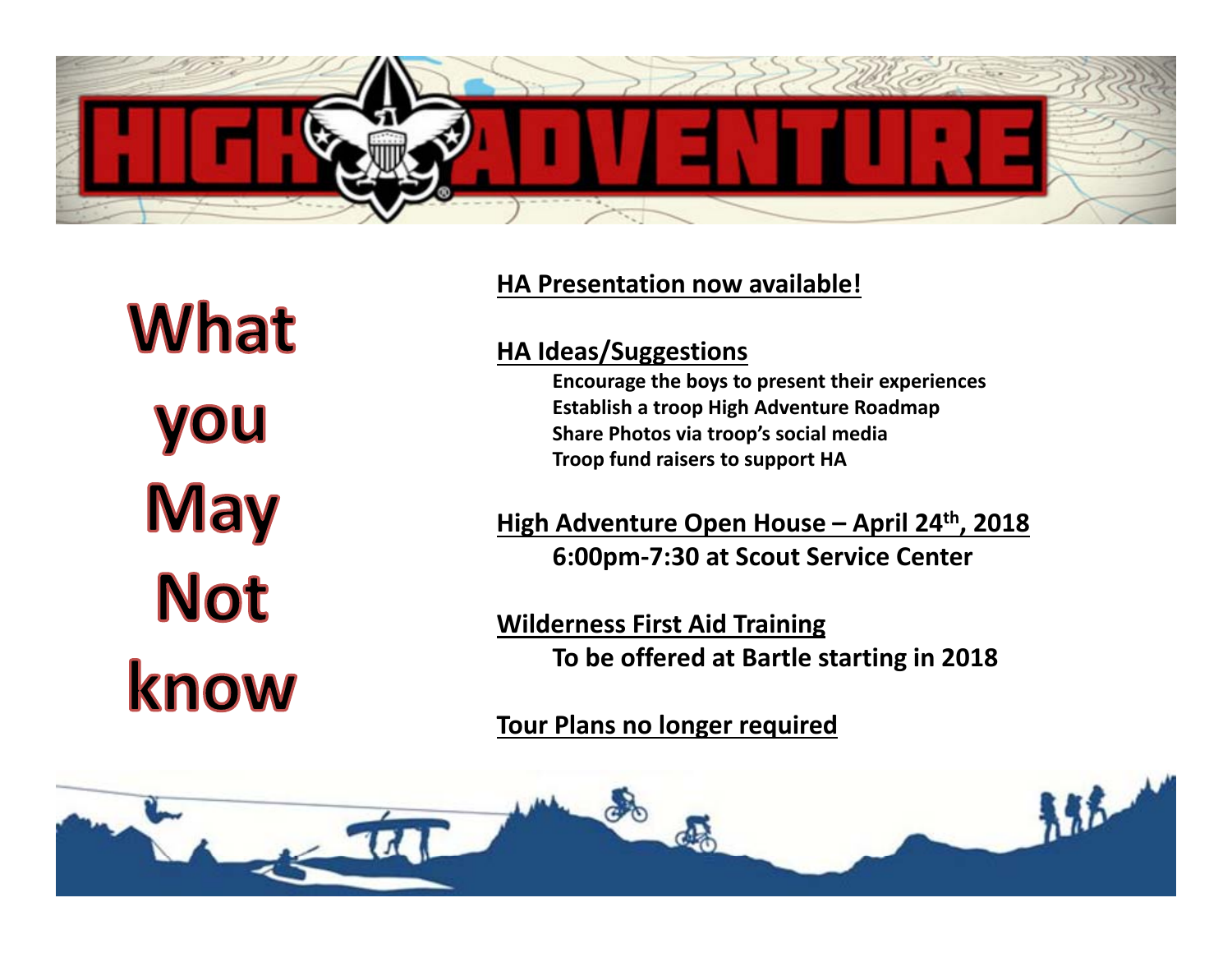

### **Presentation Outline**

- • $\bullet$  Info and visuals for all four National HA Bases
- •• Info on regional/council HA camps
- $\bullet$ HA Award opportunities
- $\bullet$ HA Council Resources



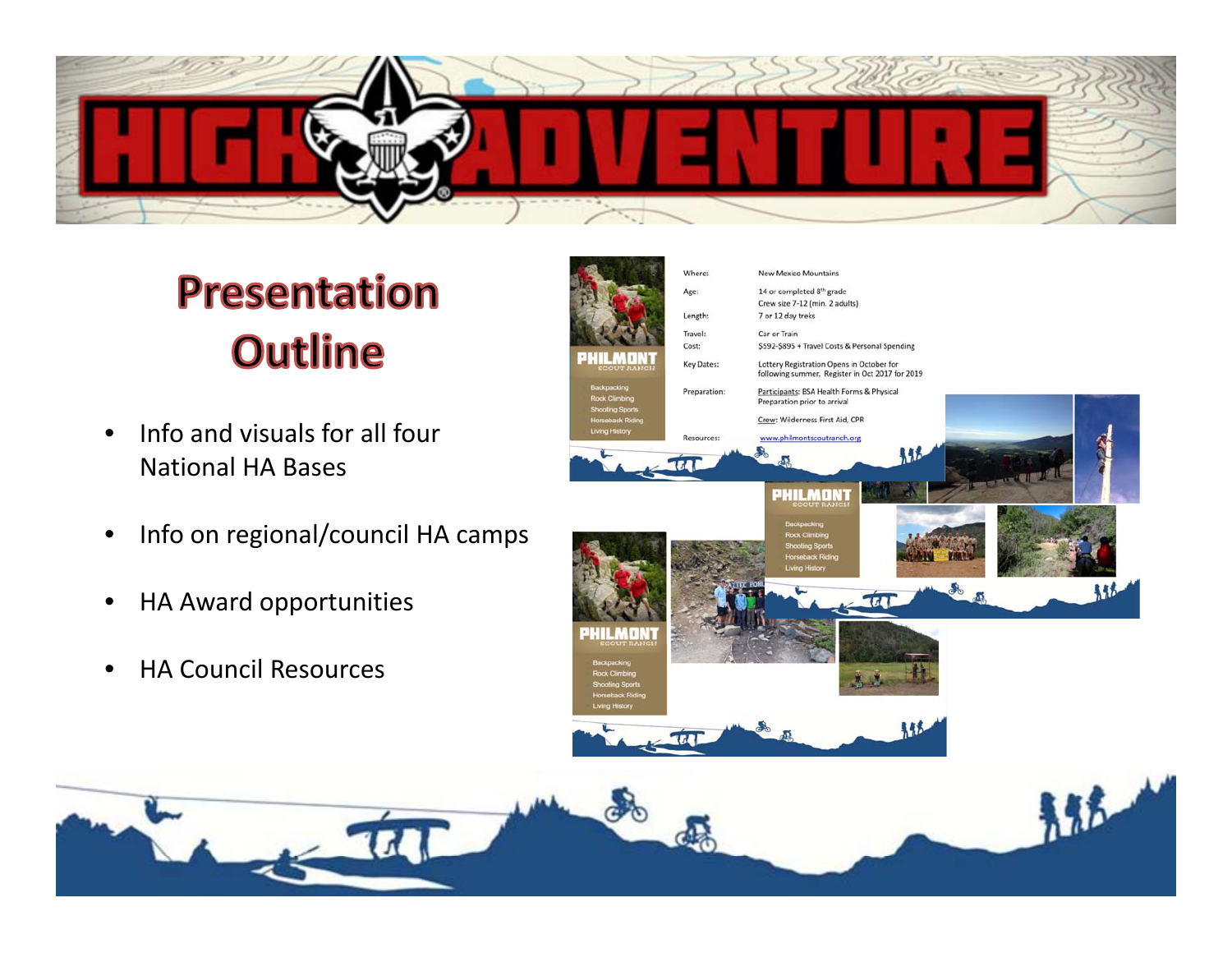

### **Council HA Opportunities**

- •Swamp Camp (LA)
- •Rocky Mountain (CO)
- •• Sea Base TX (TX)
- $\bullet$ • Salmon River (ID)
- •Chimayo (NM)
- •Cape Code Maritime (MA)
- $\bullet$ Palmico Sea Base (NC)

Complete listing (~90 HA Camps) http://usscouts.org/ha/ha.asp

#### **Build your own High Adventure**

Customer build your own High Adventure excursion for your troop



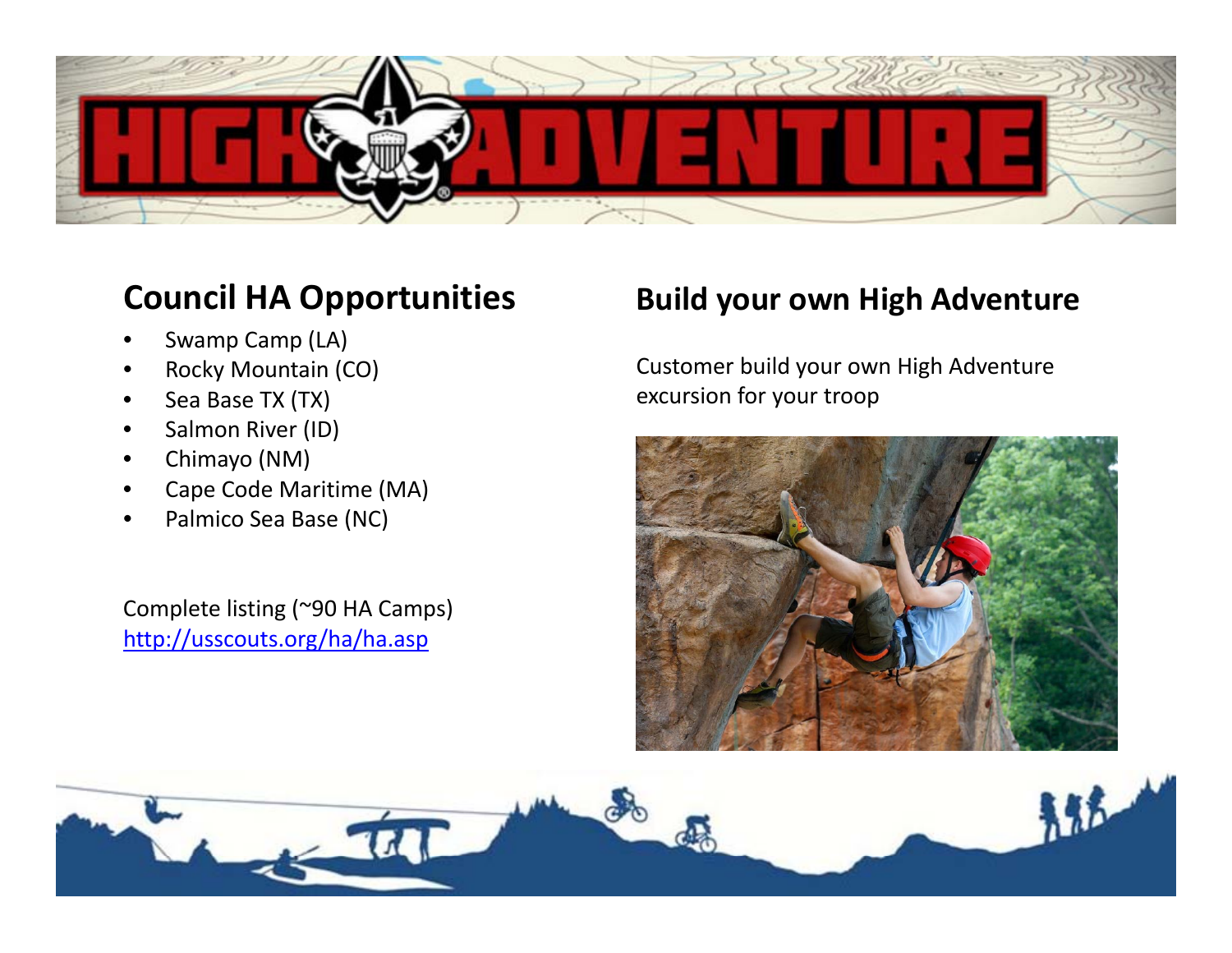

# **Award Opportunities**





Requirements:

Those who have participated in at least one qualifying high adventure program at any **three** of the BSA's four National High Adventure Bases.

#### Requirements:

Those who have participated in at least one qualifying high adventure program at **all four** of the BSA's National High Adventure Bases.



Requirements:

1<sup>st</sup> Class Scout

Wilderness survival or Emergency Preparedness Merit badge

Attend any national High Adventure base or Nationally recognized High Adventure program



Requirements:

Those that cover the trail or canoe or boat route of not less than50 consecutive miles; take <sup>a</sup> minimum of five consecutive days to complete the trip without the aid of motors.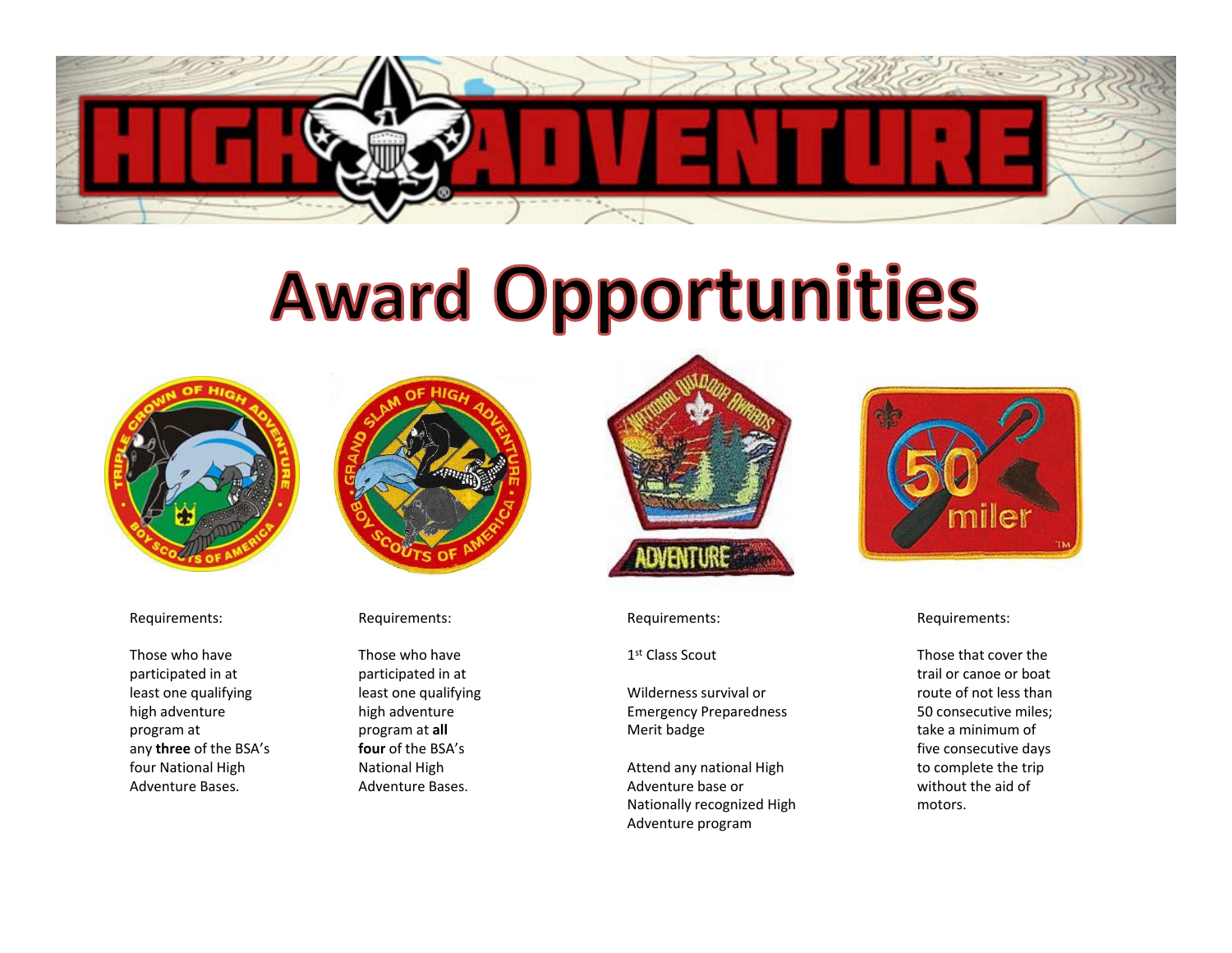

### **HOA Council Resources**

| <b>HA Base</b>                           | <b>Name</b>                                   | <b>Email</b>                 |
|------------------------------------------|-----------------------------------------------|------------------------------|
| Philmont                                 | Dave Woodman                                  | dwood1314@aol.com            |
| Florida Sea Base                         | Peter Houston                                 | phouston@sunflower.com       |
| The Summit &<br><b>National Jamboree</b> | James Freeman                                 | SeeksTheHighTrail@att.net    |
| Northern Tier                            | <b>Jim Salisbury</b>                          | jsalisbury0110@gmail.com     |
| <b>Council Camps</b>                     | <b>Brad Derusseau</b><br>(HA Committee Chair) | bderusseau@gmail.com         |
| Build your own                           | <b>Tim Bodendistel</b>                        | tim.Bodendistel@hallmark.com |
|                                          |                                               |                              |